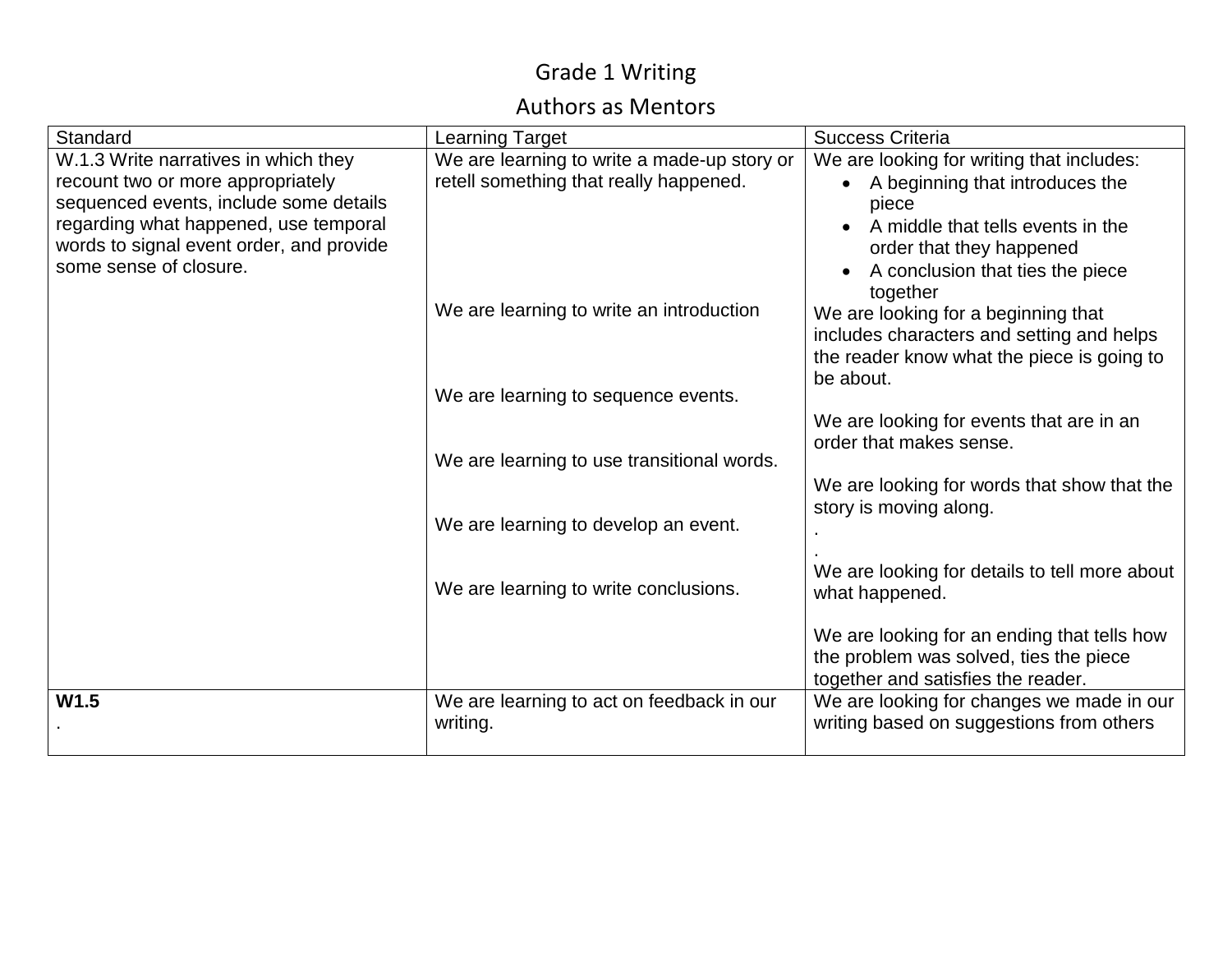# From Scenes to Series Writing Fiction

| Standard                                    | <b>Learning Target</b>                      | <b>Success Criteria</b>                                                                 |
|---------------------------------------------|---------------------------------------------|-----------------------------------------------------------------------------------------|
| W.1.3 Write narratives in which they        | We are learning to write a made-up story or | We are looking for writing that includes:                                               |
| recount two or more appropriately           | retell something that really happened.      | • A beginning that introduces the                                                       |
| sequenced events, include some details      |                                             | piece                                                                                   |
| regarding what happened, use temporal       |                                             | A middle that tells events in the                                                       |
| words to signal event order, and provide    |                                             | order that they happened                                                                |
| some sense of closure.                      |                                             | A conclusion that ties the piece                                                        |
|                                             | We are learning to write an introduction    | together                                                                                |
|                                             |                                             | We are looking for a beginning that                                                     |
|                                             |                                             | includes characters and setting and helps<br>the reader know what the piece is going to |
|                                             |                                             | be about.                                                                               |
|                                             |                                             |                                                                                         |
|                                             | We are learning to sequence events.         | We are looking for events that are in an                                                |
|                                             |                                             | order that makes sense.                                                                 |
|                                             |                                             |                                                                                         |
|                                             | We are learning to use transitional words.  | We are looking for words that show that the                                             |
|                                             |                                             | story is moving along.                                                                  |
|                                             | We are learning to develop an event.        |                                                                                         |
|                                             |                                             | We are looking for details to tell more about<br>what happened.                         |
|                                             |                                             |                                                                                         |
|                                             | We are learning to write conclusions.       | We are looking for an ending that tells how                                             |
|                                             |                                             | the problem was solved, ties the piece                                                  |
|                                             |                                             | together and satisfies the reader.                                                      |
| W1.4                                        | We are learning to act on feedback in our   | We are looking for changes we made in our                                               |
|                                             | writing.                                    | writing based on suggestions from others.                                               |
| W1.8 With guidance and support from         | We are learning to gather information to    | We are looking for information to answer                                                |
| adults, recall information from experiences | answer a question about a topic.            | the question from:                                                                      |
| or gather information from provided sources |                                             | Experiences (what we have done<br>$\bullet$                                             |
| to answer a question.                       |                                             | before)                                                                                 |
|                                             |                                             | Sources (key words and/or short                                                         |
|                                             |                                             | sentences taken from books or<br>websites)                                              |
| RL.3 . Describe characters, settings, and   | We are learning to describe the characters, | We are looking for details that tell about:                                             |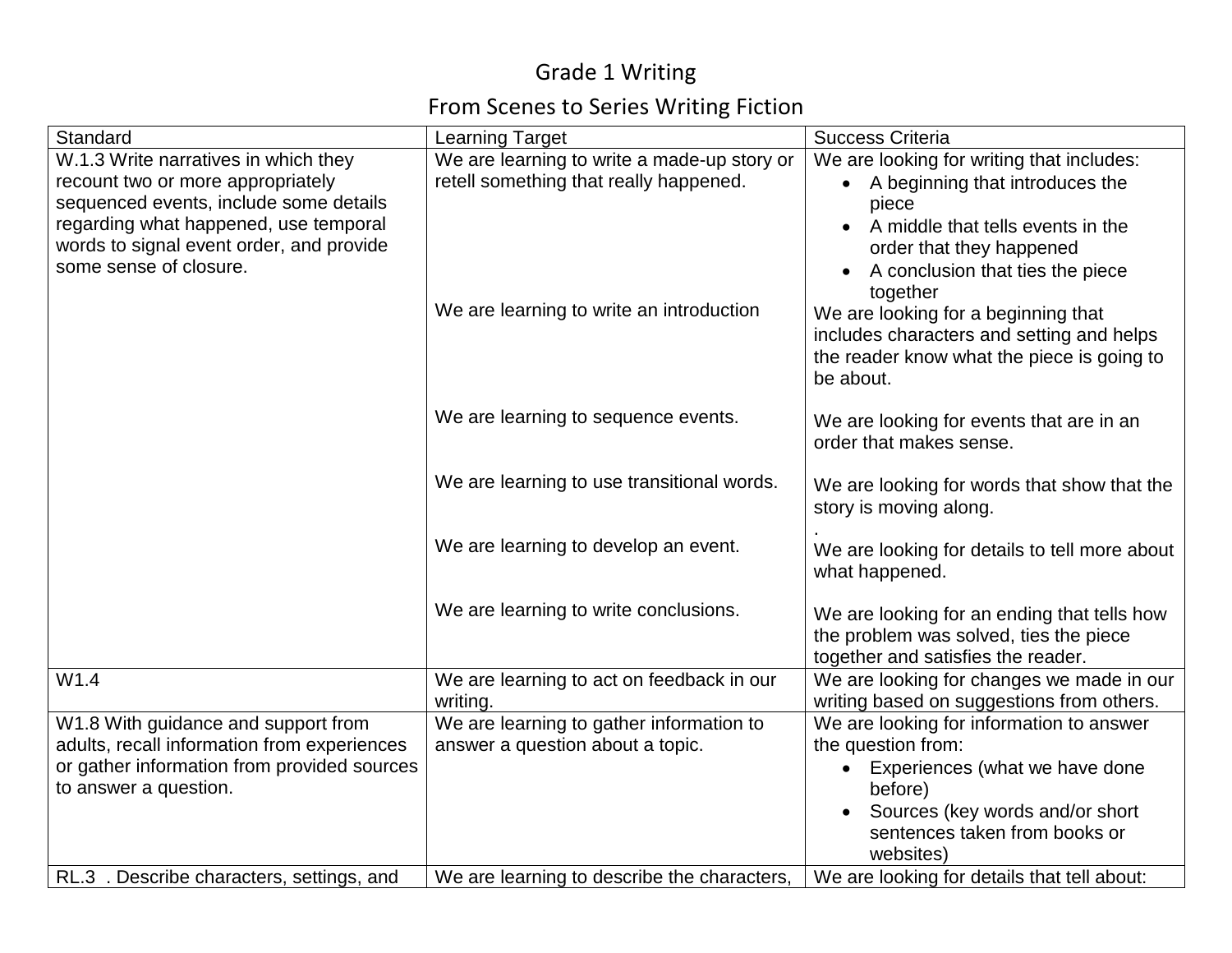| major events in a story, using key details.                                                                                                                                                                                                                                                                                                                                                                                                                                                                                                      | settings, and major events in a story.                                                                                 | Who is in the story (characters)<br>$\bullet$<br>Where and/or when the story takes<br>place (setting)<br>What happens in the story (events)                                                                                                                                                             |
|--------------------------------------------------------------------------------------------------------------------------------------------------------------------------------------------------------------------------------------------------------------------------------------------------------------------------------------------------------------------------------------------------------------------------------------------------------------------------------------------------------------------------------------------------|------------------------------------------------------------------------------------------------------------------------|---------------------------------------------------------------------------------------------------------------------------------------------------------------------------------------------------------------------------------------------------------------------------------------------------------|
| L.2 Demonstrate command of the<br>conventions of standard English<br>capitalization, punctuation, and spelling<br>when writing.<br>Capitalize dates and names of<br>a.<br>people.<br>Use end punctuation for sentences.<br>b.<br>Use commas in dates and to<br>C.<br>separate single words in a series.<br>Use conventional spelling for words<br>d.<br>with common spelling patterns and for<br>frequently occurring irregular words.<br>Spell untaught words phonetically,<br>е.<br>drawing on phonemic awareness and<br>spelling conventions. | We are learning to use conventions in our<br>writing.                                                                  | We are looking for:<br>capitalized dates and names of<br>people<br>punctuation at the end of sentences<br>commas in dates and to separate<br>words in a list<br>correct spelling for words with<br>patterns we know or words we often<br>use<br>spelling of words we don't know<br>using sounds we hear |
| RL.4. Identify words and phrases in stories<br>or poems that suggest feelings or appeal to<br>the senses.                                                                                                                                                                                                                                                                                                                                                                                                                                        | We are learning to identify words and<br>phrases in the story or poem that create<br>feelings or appeal to our senses. | We are looking for words and phrases that:<br>Make us feel an emotion<br>Help us make a picture in our mind                                                                                                                                                                                             |
| RL. 7. Use illustrations and details in a<br>story to describe its characters, setting, or<br>events.                                                                                                                                                                                                                                                                                                                                                                                                                                            | We are learning to use the pictures in a<br>story to describe its characters, setting, or<br>events.                   | We are looking for details in the illustrations<br>that tell the reader more about:<br>The characters<br>$\bullet$<br>Where the story takes place (setting)<br>What is happening to the character<br>(events)                                                                                           |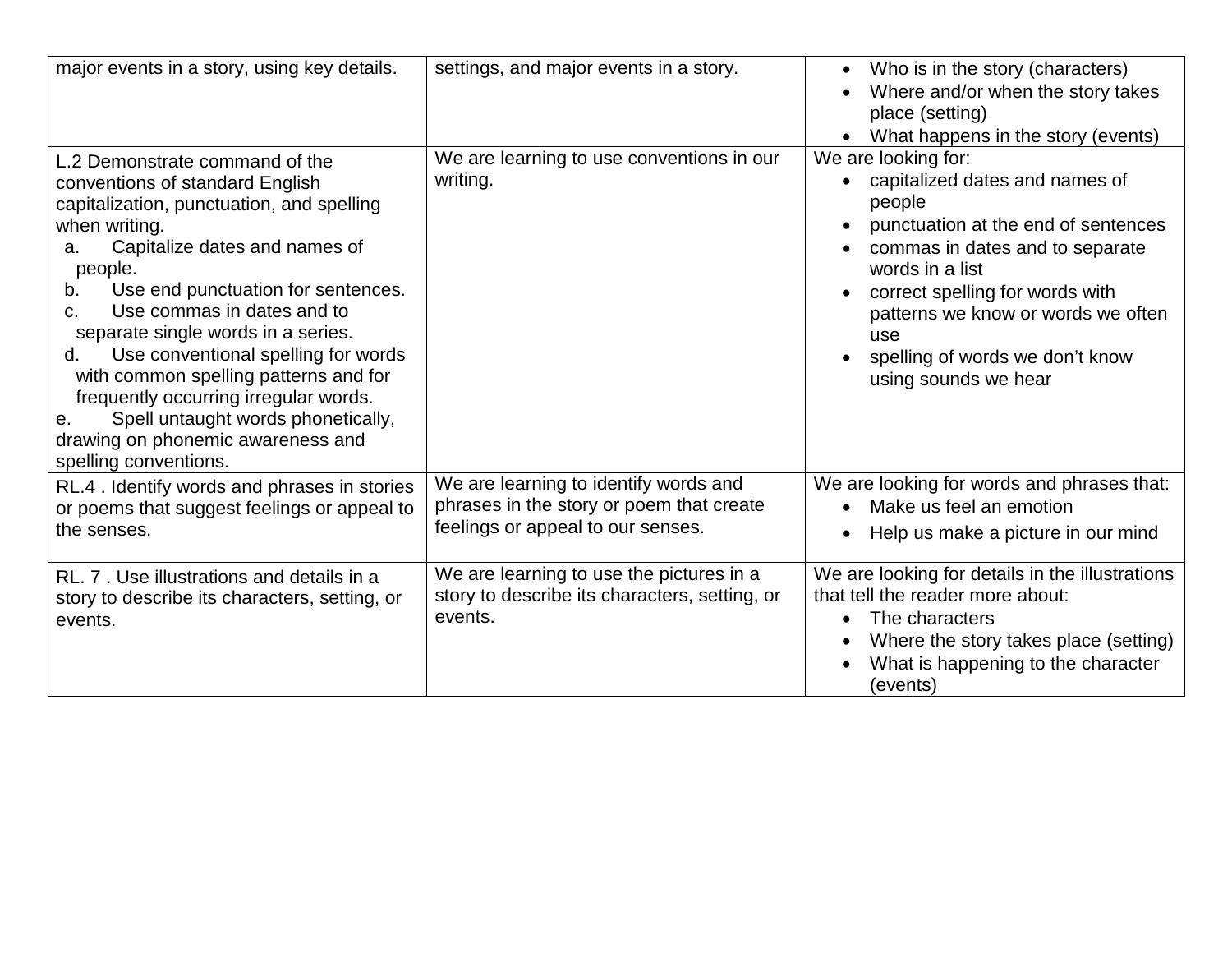# Nonfiction Chapter Books

| Standard                                                             | <b>Learning Target</b>                       | <b>Success Criteria</b>                                                                    |
|----------------------------------------------------------------------|----------------------------------------------|--------------------------------------------------------------------------------------------|
| W1.8 With guidance and support from                                  | We are learning to gather information to     | We are looking for information to answer                                                   |
| adults, recall information from experiences                          | answer a question about a topic.             | the question from:                                                                         |
| or gather information from provided sources<br>to answer a question. |                                              | Experiences (what we have done<br>before)                                                  |
|                                                                      |                                              | Sources (key words and/or short<br>$\bullet$<br>sentences taken from books or<br>websites) |
| Write informative/explanatory texts<br><b>W1.2</b>                   | We are learning to write an informational    | We are looking for writing that contains:                                                  |
| in which they name a topic, supply some                              | piece.                                       | • An introduction                                                                          |
| facts about the topic, and provide some                              |                                              | Facts about the topic                                                                      |
| sense of closure.                                                    |                                              | A conclusion                                                                               |
|                                                                      | We are learning to write an introduction.    | We are looking for a beginning that names                                                  |
|                                                                      |                                              | the topic.                                                                                 |
|                                                                      | We are learning to write about a topic.      | We are looking for facts that tell about the                                               |
|                                                                      | We are learning to write a conclusion.       | topic.                                                                                     |
|                                                                      |                                              | We are looking for an ending that either:                                                  |
|                                                                      |                                              | Shows emotion<br>$\bullet$                                                                 |
|                                                                      |                                              | Reminds the reader what they<br>learned                                                    |
|                                                                      |                                              | Asks a question that makes the<br>$\bullet$<br>reader think more about the topic           |
| W <sub>1.7</sub>                                                     | We are learning to work with others to build | We are looking for a way to find information                                               |
| Participate in shared research and writing                           | knowledge about a topic.                     | that includes:                                                                             |
| projects (e.g., explore a number of "how-to"                         |                                              | Asking questions about a topic<br>$\bullet$                                                |
| books on a given topic and use them to                               |                                              | Searching for information to help                                                          |
| write a sequence of instructions).                                   |                                              | answer those questions                                                                     |
|                                                                      |                                              | Writing that tells about what we have                                                      |
|                                                                      |                                              | learned                                                                                    |
| W1.5                                                                 | We are learning to act on feedback in our    | We are looking for changes we made in<br>$\bullet$                                         |
| With guidance and support from adults,                               | writing.                                     | our writing based on suggestions from                                                      |
| focus on a topic, respond to questions and                           |                                              | others.                                                                                    |
| suggestions from peers, and add details to                           |                                              |                                                                                            |
| strengthen writing as needed.                                        |                                              |                                                                                            |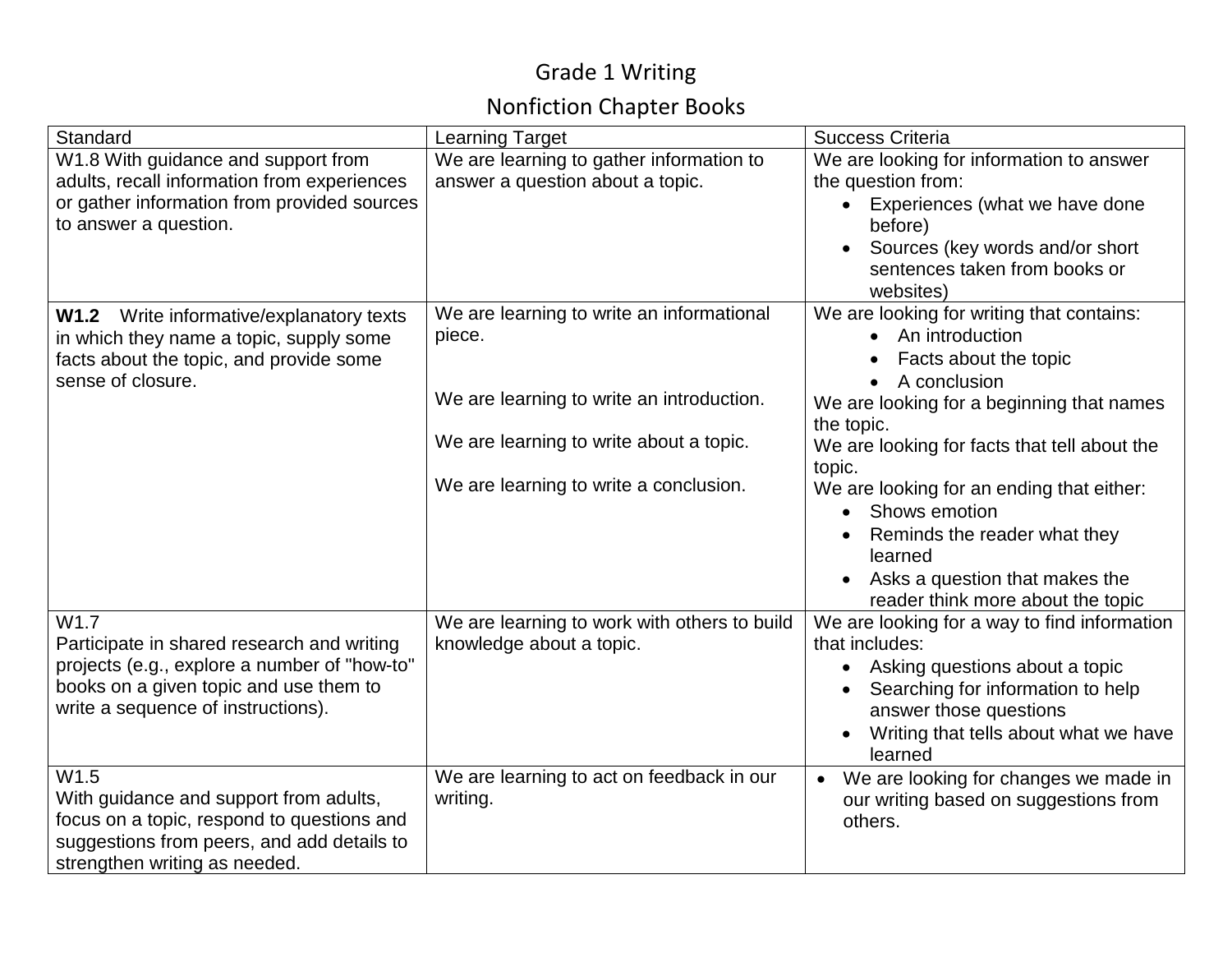| L1.2. Demonstrate command of the<br>conventions of standard English<br>capitalization, punctuation, and spelling<br>when writing.<br>a. Capitalize dates and names of people.<br>b. Use end punctuation for sentences.<br>c. Use commas in dates and to separate<br>single words in a series.<br>d. Use conventional spelling for words with<br>common spelling patterns and for<br>frequently occurring irregular words.<br>e. Spell untaught words phonetically,<br>drawing on phonemic awareness and<br>spelling conventions. | We are learning to use conventions in our<br>writing                                | We are looking for:<br>capitalized dates and names of<br>people<br>punctuation at the end of sentences<br>commas in dates and to separate<br>words in a list<br>correct spelling for words with<br>patterns we know or words we often<br>use<br>spelling of words we don't know<br>using sounds we hear |
|----------------------------------------------------------------------------------------------------------------------------------------------------------------------------------------------------------------------------------------------------------------------------------------------------------------------------------------------------------------------------------------------------------------------------------------------------------------------------------------------------------------------------------|-------------------------------------------------------------------------------------|---------------------------------------------------------------------------------------------------------------------------------------------------------------------------------------------------------------------------------------------------------------------------------------------------------|
| L 1.2.c, d, e<br>Demonstrate command of the conventions<br>of standard English grammar and usage<br>when writing or speaking.<br>c. Use singular and plural nouns with<br>matching verbs in basic sentences (e.g.,<br>He hops; We hop).<br>d, Use personal, possessive, and<br>indefinite pronouns (e.g., I, me, my; they,<br>them, their; anyone, everything).<br>e. Use verbs to convey a sense of past,<br>present, and future (e.g., Yesterday I<br>walked home; Today I walk home;<br>Tomorrow I will walk home).           | We are learning to use conventions in our<br>writing.                               | We are looking for:<br>• commas in dates and to separate<br>words in a list<br>correct spelling for words with<br>$\bullet$<br>patterns we know or words we often<br>use<br>spelling of words we don't know<br>using sounds we hear                                                                     |
| RI.1.7 Use the illustrations and details in a<br>text to describe its key ideas.                                                                                                                                                                                                                                                                                                                                                                                                                                                 | We are learning to use pictures and details<br>to describe the key ideas of a text. | We are looking for details in the illustrations<br>and text that tell us more about the topic.                                                                                                                                                                                                          |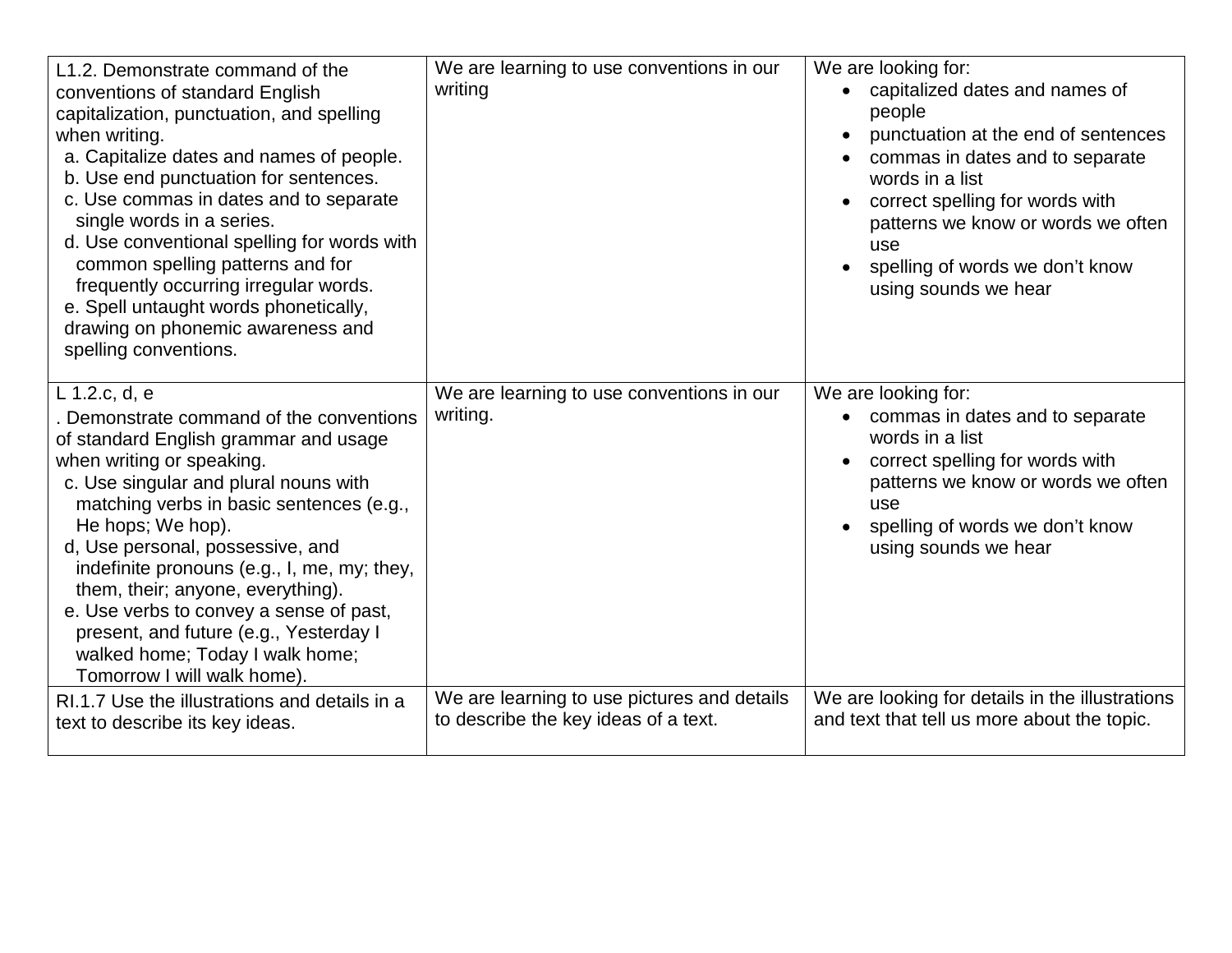#### How to

| Standard                                    | Learning Target                           | Success Criteria                             |
|---------------------------------------------|-------------------------------------------|----------------------------------------------|
| W1.8 With guidance and support from         | We are learning to gather information to  | We are looking for information to answer     |
| adults, recall information from experiences | answer a question about a topic.          | the question from:                           |
| or gather information from provided sources |                                           | Experiences (what we have done<br>$\bullet$  |
| to answer a question.                       |                                           | before)                                      |
|                                             |                                           | Sources (key words and/or short<br>$\bullet$ |
|                                             |                                           | sentences taken from books or                |
|                                             |                                           | websites)                                    |
| Write informative/explanatory texts<br>W1.2 | We are learning to write an informational | We are looking for writing that contains:    |
| in which they name a topic, supply some     | piece.                                    | An introduction                              |
| facts about the topic, and provide some     |                                           | Facts about the topic                        |
| sense of closure.                           |                                           | A conclusion                                 |
|                                             | We are learning to write an introduction. | We are looking for a beginning that names    |
|                                             |                                           | the topic.                                   |
|                                             | We are learning to write about a topic.   | We are looking for facts that tell about the |
|                                             |                                           | topic.                                       |
|                                             | We are learning to write a conclusion.    | We are looking for an ending that either:    |
|                                             |                                           | Shows emotion<br>$\bullet$                   |
|                                             |                                           | Reminds the reader what they                 |
|                                             |                                           | learned                                      |
|                                             |                                           | Asks a question that makes the<br>$\bullet$  |
|                                             |                                           | reader think more about the topic            |
| W <sub>1.5</sub>                            | We are learning to act on feedback in our | We are looking for changes we made in        |
| With guidance and support from adults,      | writing.                                  | our writing based on suggestions from        |
| focus on a topic, respond to questions and  |                                           | others.                                      |
| suggestions from peers, and add details to  |                                           |                                              |
| strengthen writing as needed.               |                                           |                                              |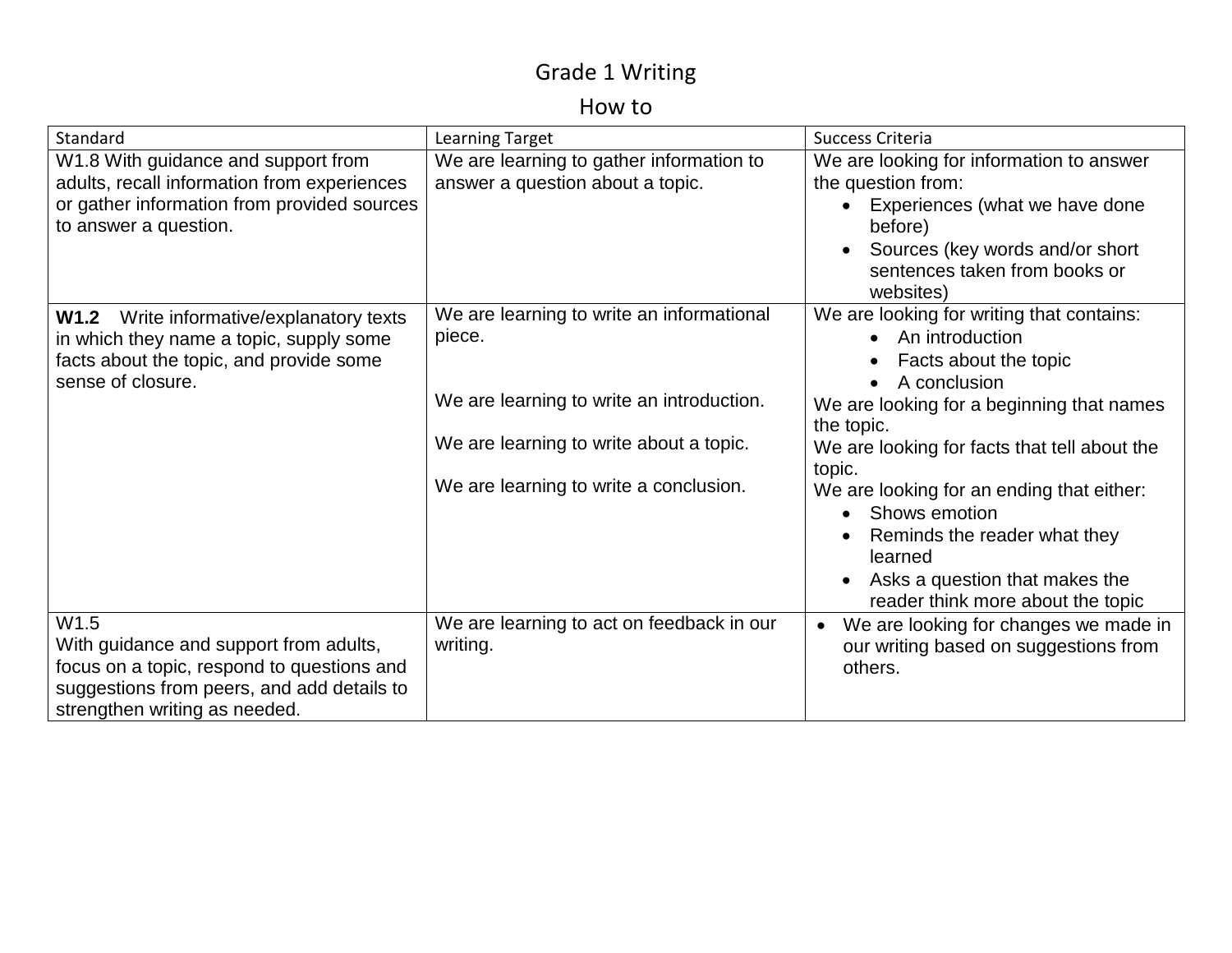#### Small Moments

| Standard                                                                                                                                                                                                                          | <b>Learning Target</b>                                                                                         | <b>Success Criteria</b>                                                                                                                                                                                                          |
|-----------------------------------------------------------------------------------------------------------------------------------------------------------------------------------------------------------------------------------|----------------------------------------------------------------------------------------------------------------|----------------------------------------------------------------------------------------------------------------------------------------------------------------------------------------------------------------------------------|
| W1.5<br>With guidance and support from adults,<br>focus on a topic, respond to questions and<br>suggestions from peers, and add details to<br>strengthen writing as needed.                                                       | We are learning to act on feedback in our<br>writing.                                                          | • We are looking for changes we made in<br>our writing based on suggestions from<br>others.                                                                                                                                      |
| W1.3 Write narratives in which they recount<br>two or more appropriately sequenced<br>events, include some details regarding<br>what happened, use temporal words to<br>signal event order, and provide some<br>sense of closure. | We are learning to write a made-up story or<br>retell something that really happened.                          | We are looking for writing that includes:<br>A beginning that introduces the<br>piece<br>A middle that tells events in the<br>order that they happened<br>A conclusion that ties the piece<br>together                           |
|                                                                                                                                                                                                                                   | We are learning to write an introduction.that<br>helps the reader know what the piece is<br>going to be about. | We are looking for a beginning that<br>includes characters and setting and helps<br>the reader                                                                                                                                   |
|                                                                                                                                                                                                                                   | We are learning to sequence events.                                                                            | We are looking for events that are in an order<br>that makes sense.                                                                                                                                                              |
|                                                                                                                                                                                                                                   | We are learning to use transitional words.                                                                     | We are looking for words that show that the<br>story is moving along.                                                                                                                                                            |
|                                                                                                                                                                                                                                   | We are learning to develop an event.                                                                           | We are looking for details to tell more about<br>what happened.<br>We are looking for an ending that tells how                                                                                                                   |
|                                                                                                                                                                                                                                   | We are learning to write conclusions.                                                                          | the problem was solved, ties the piece<br>together and satisfies the reader.                                                                                                                                                     |
| W1.7 Participate in shared research and<br>writing projects (e.g., explore a number of<br>"how-to" books on a given topic and use<br>them to write a sequence of instructions).                                                   | We are learning to work with others to build<br>knowledge about a topic.                                       | We are looking for a way to find information<br>that includes:<br>Asking questions about a topic<br>$\bullet$<br>Searching for information to help<br>answer those questions<br>Writing that tells about what we have<br>learned |
| L1.2 d, e                                                                                                                                                                                                                         | L1.2.b We are learning to use conventions                                                                      | We are looking for: punctuation at the end                                                                                                                                                                                       |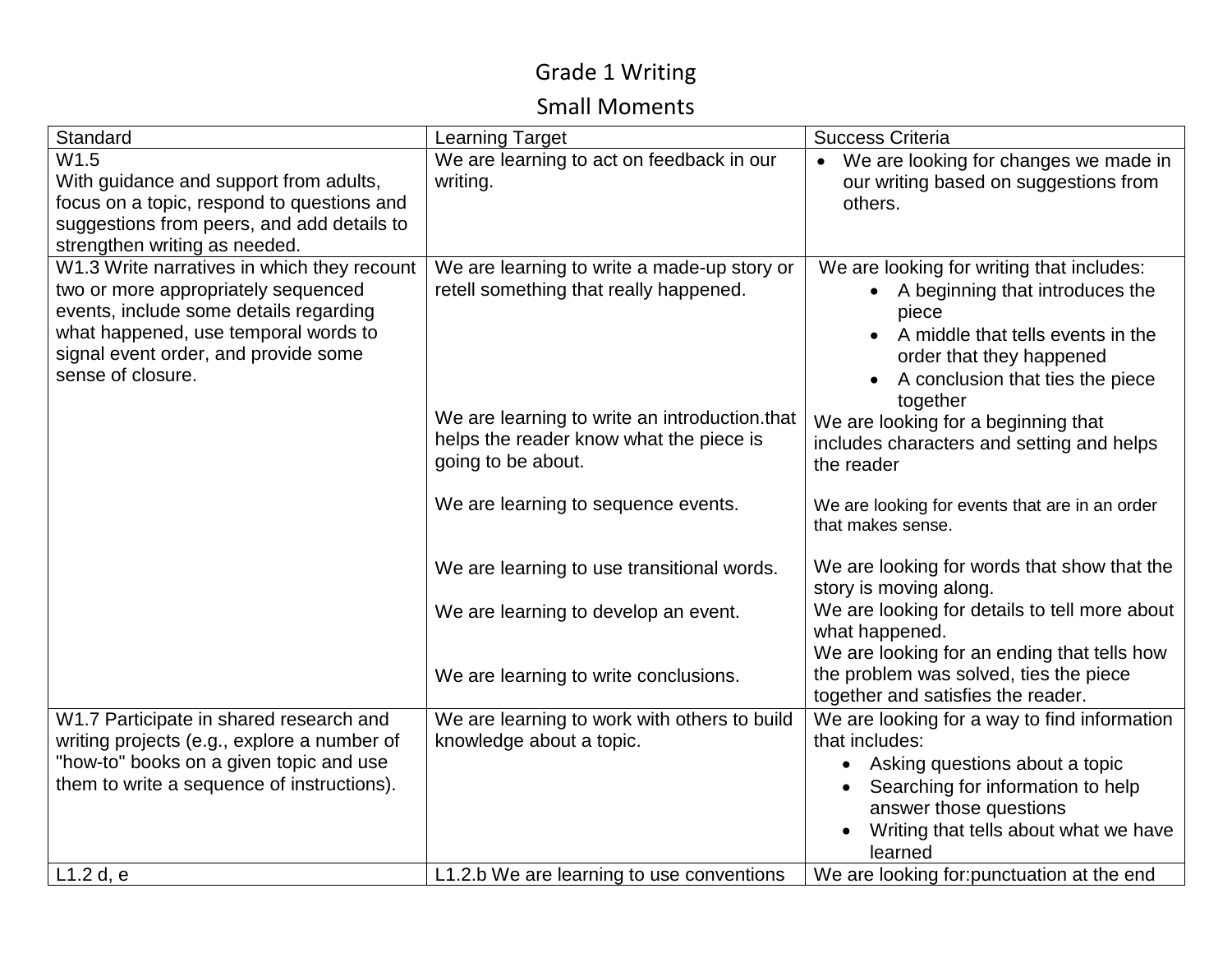| Demonstrate command of the conventions<br>of standard English capitalization,<br>punctuation, and spelling when writing.<br>Use conventional spelling for words<br>d.<br>with common spelling patterns and for<br>frequently occurring irregular words.<br>e. Spell untaught words phonetically,<br>drawing on phonemic awareness and<br>spelling conventions.                                            | in our writing.                                                  | of sentences                                                                                                                                                       |
|-----------------------------------------------------------------------------------------------------------------------------------------------------------------------------------------------------------------------------------------------------------------------------------------------------------------------------------------------------------------------------------------------------------|------------------------------------------------------------------|--------------------------------------------------------------------------------------------------------------------------------------------------------------------|
| L1.5, d<br>. With guidance and support from adults,<br>demonstrate understanding of word<br>relationships and nuances in word<br>meanings.<br>Distinguish shades of meaning<br>d.<br>among verbs differing in manner (e.g.,<br>look, peek, glance, stare, glare, scowl)<br>and adjectives differing n intensity (e.g.,<br>large, gigantic) by defining or choosing<br>them or by acting out the meanings. | L.1.5.d We are learning that words are<br>related to each other. | We are looking for:<br>small but important differences<br>between words that have similar<br>meanings (toss vs. throw vs. hurl)<br>(whispered vs. said vs. yelled) |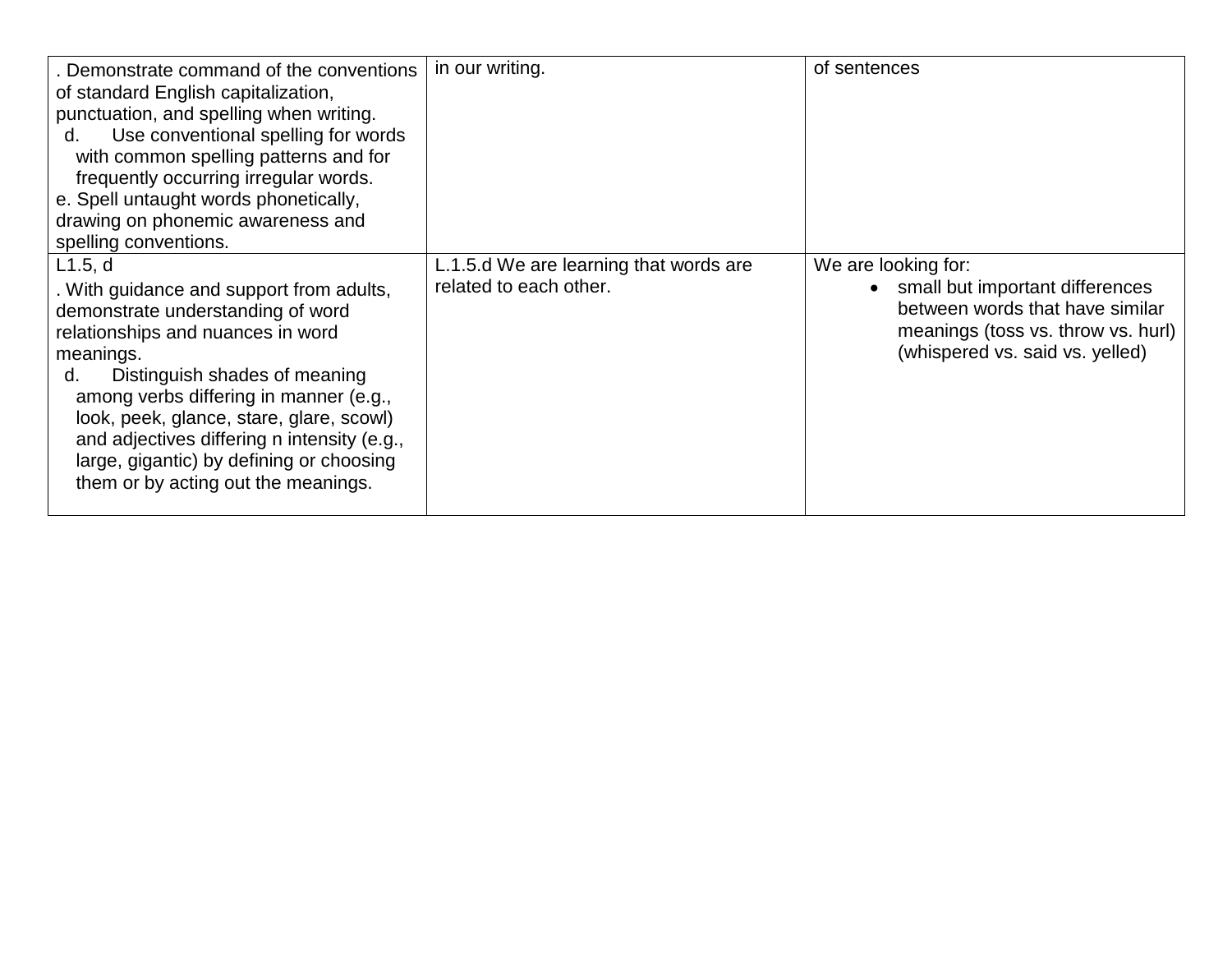## Writing Reviews

| Standard                                                                                                                                                                                                                                                                                                                                                                                                                                                                                                                       | <b>Learning Target</b>                                | <b>Success Criteria</b>                                                                                                                                                                                                                                                                                              |
|--------------------------------------------------------------------------------------------------------------------------------------------------------------------------------------------------------------------------------------------------------------------------------------------------------------------------------------------------------------------------------------------------------------------------------------------------------------------------------------------------------------------------------|-------------------------------------------------------|----------------------------------------------------------------------------------------------------------------------------------------------------------------------------------------------------------------------------------------------------------------------------------------------------------------------|
| W1.1 Write opinion pieces in which they<br>introduce the topic or name the book they<br>are writing about, state an opinion, supply a<br>reason for the opinion, and provide some<br>sense of closure                                                                                                                                                                                                                                                                                                                          | We are learning to write about our opinions.          | We are looking for writing that:<br>Tells what we think or feel about a<br>topic<br>Gives a reason or reasons that<br>support our thinking<br>We are learning to support our opinion.<br>We are looking for a reason or reasons that<br>tell why we think or feel the way we do<br>about the topic.                  |
|                                                                                                                                                                                                                                                                                                                                                                                                                                                                                                                                | We are learning to write an introduction.             | We are looking for a beginning that tells my<br>topic and states my opinion.                                                                                                                                                                                                                                         |
|                                                                                                                                                                                                                                                                                                                                                                                                                                                                                                                                | We are learning to write a conclusion.                | We are looking for an ending that either:<br><b>Shows emotion</b><br>$\bullet$<br>Reminds the reader of my opinion<br>• Asks a question that makes the reader<br>think more about the topic                                                                                                                          |
| L.2 Demonstrate command of the<br>conventions of standard English<br>capitalization, punctuation, and spelling<br>when writing.<br>a. Capitalize dates and names of people.<br>b. Use end punctuation for sentences.<br>c. Use commas in dates and to separate<br>single words in a series.<br>d. Use conventional spelling for words with<br>common spelling patterns and for<br>frequently occurring irregular words.<br>e. Spell untaught words phonetically,<br>drawing on phonemic awareness and<br>spelling conventions. | We are learning to use conventions in our<br>writing. | We are looking for:<br>capitalized dates and names of<br>$\bullet$<br>people<br>punctuation at the end of sentences<br>commas in dates and to separate<br>words in a list<br>correct spelling for words with<br>patterns we know or words we often<br>use<br>spelling of words we don't know<br>using sounds we hear |
| W1.4                                                                                                                                                                                                                                                                                                                                                                                                                                                                                                                           | We are learning to act on feedback in our<br>writing. | We are looking for changes we made in<br>$\bullet$<br>our writing based on suggestions from                                                                                                                                                                                                                          |